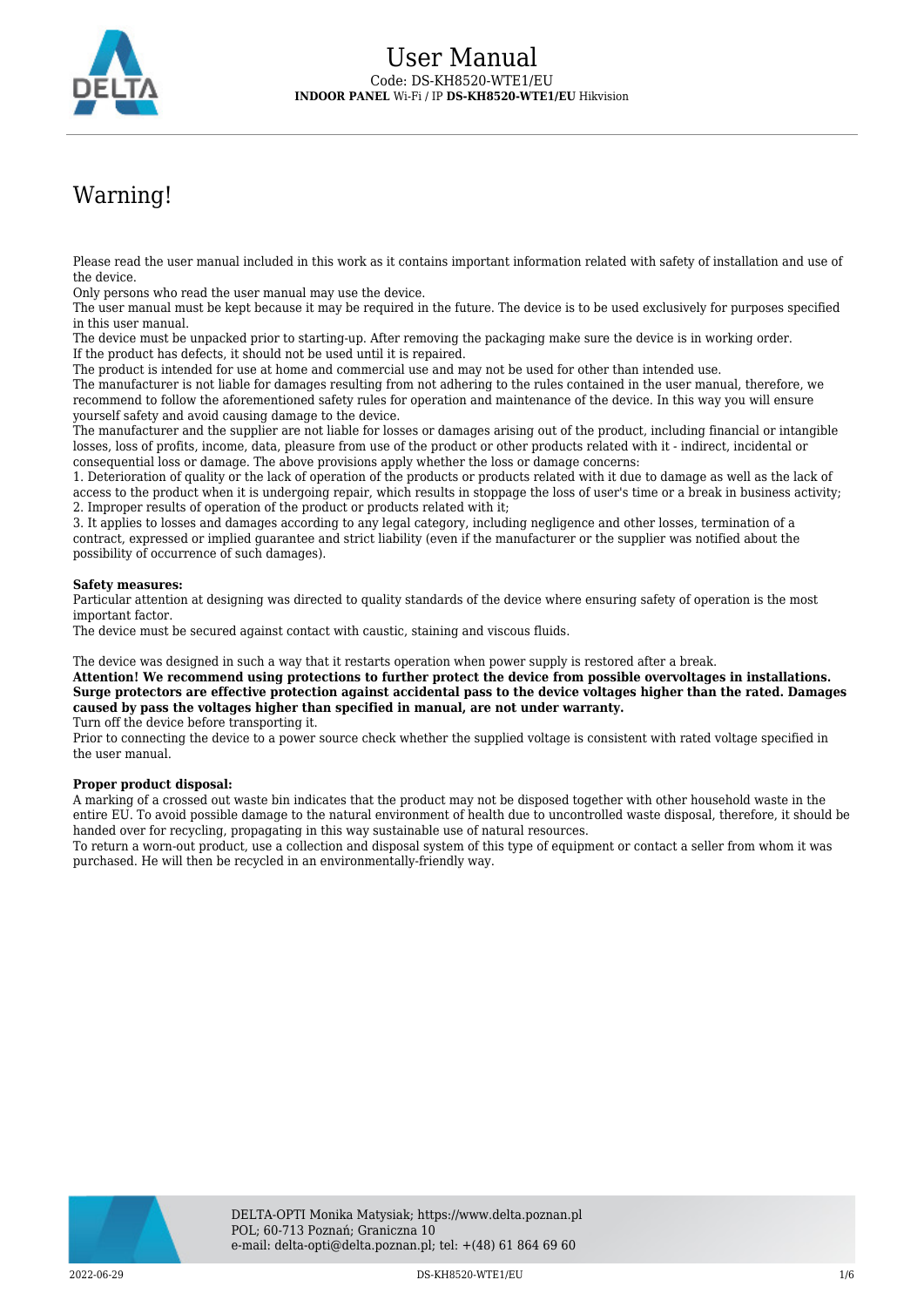

# User Manual Code: DS-KH8520-WTE1/EU **INDOOR PANEL** Wi-Fi / IP **DS-KH8520-WTE1/EU** Hikvision



The DS-KH8520-WTE1/EU panel has been designed to create a simple and effective system of local communication.

A device dedicated to work with modular video doorphones Hikvision IP. It can be also used as simple alarm control panel, or notification module by the support 8 alarm inputs.

The device is fully configurable via the **iVMS4200** software. In addition, the device has the ability to work with the **Hik-Connect** application on mobile devices.

| Compatibility:                          | IP Hikvision modular video doorphones                                                                                                                                                                                                                                                                                                                                                                                                                                                                                                                                                                                                                                                                                                                                                                                               |
|-----------------------------------------|-------------------------------------------------------------------------------------------------------------------------------------------------------------------------------------------------------------------------------------------------------------------------------------------------------------------------------------------------------------------------------------------------------------------------------------------------------------------------------------------------------------------------------------------------------------------------------------------------------------------------------------------------------------------------------------------------------------------------------------------------------------------------------------------------------------------------------------|
| Shield:                                 | 10.1 " - capacitive touch screen                                                                                                                                                                                                                                                                                                                                                                                                                                                                                                                                                                                                                                                                                                                                                                                                    |
| Resolution:                             | 1024 x 600                                                                                                                                                                                                                                                                                                                                                                                                                                                                                                                                                                                                                                                                                                                                                                                                                          |
| Internal memory:                        | 128 MB (built-in)                                                                                                                                                                                                                                                                                                                                                                                                                                                                                                                                                                                                                                                                                                                                                                                                                   |
| Main features:                          | $\bullet$ Wi-Fi Module - IEEE 802.11 b/q/n,<br>· Microphone built-in,<br>· Speakers built-in,<br>· Bidirectional communication,<br>• Smooth adjustment of monitor parameters: image brightness, ring tone volume and<br>conversation volume.<br>• Automatically capture and save photos if there is no response to the bell button,<br>• IP Hikvision cameras support,<br>• The ability of direct communication between two or more panels,<br>• Register a short voice message if there is no response to the bell button<br>• Support for capturing a photo during video calls<br>• The microSD cards support max, 32 GB (not included)<br>• The device is fully configurable via the <b>iVMS4200</b> software.<br>• In addition, the device has the ability to work with the <b>Hik-Connect</b> application on<br>mobile devices |
| Controlling:                            | capacitive touch screen                                                                                                                                                                                                                                                                                                                                                                                                                                                                                                                                                                                                                                                                                                                                                                                                             |
| Default administrator password:         | The administrator password should be set at the first start                                                                                                                                                                                                                                                                                                                                                                                                                                                                                                                                                                                                                                                                                                                                                                         |
| Default password for securing the zone: | 123456                                                                                                                                                                                                                                                                                                                                                                                                                                                                                                                                                                                                                                                                                                                                                                                                                              |
| Alarm inputs:                           | 8                                                                                                                                                                                                                                                                                                                                                                                                                                                                                                                                                                                                                                                                                                                                                                                                                                   |



DELTA-OPTI Monika Matysiak; https://www.delta.poznan.pl POL; 60-713 Poznań; Graniczna 10 e-mail: delta-opti@delta.poznan.pl; tel: +(48) 61 864 69 60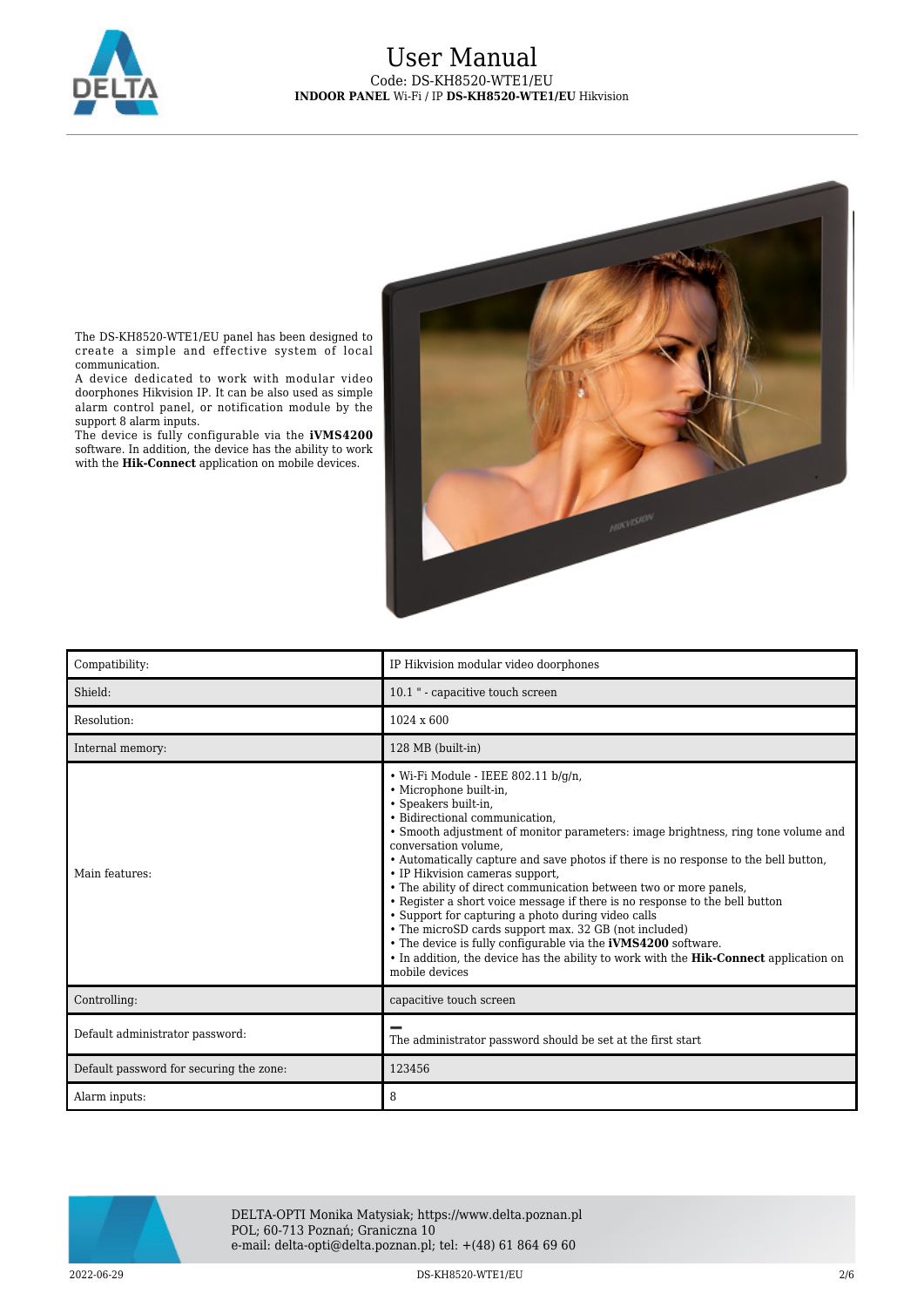

# User Manual Code: DS-KH8520-WTE1/EU **INDOOR PANEL** Wi-Fi / IP **DS-KH8520-WTE1/EU** Hikvision

| Alarm outputs:        | $\overline{2}$                                                                                                                           |
|-----------------------|------------------------------------------------------------------------------------------------------------------------------------------|
| Power supply:         | $\cdot$ 12 V DC,<br>$\bullet$ PoE (802.3af)                                                                                              |
| Power consumption:    | $\leq 6$ W                                                                                                                               |
| Color:                | Black                                                                                                                                    |
| Operation temp:       | $-10$ °C $$ 55 °C                                                                                                                        |
| Weight:               | $0.67$ kg                                                                                                                                |
| Dimensions:           | 254 x 166 x 15 mm                                                                                                                        |
| Supported languages:  | Polish, English, Bulgarian, Croatian, Czech, French, Greek, Spanish, Dutch, German,<br>Portuguese, Romanian, Serbian, Hungarian, Italian |
| Manufacturer / Brand: | Hikvision                                                                                                                                |
| SAP Code:             | 305301485                                                                                                                                |
| Guarantee:            | 3 years                                                                                                                                  |

Front view:



Rear view:

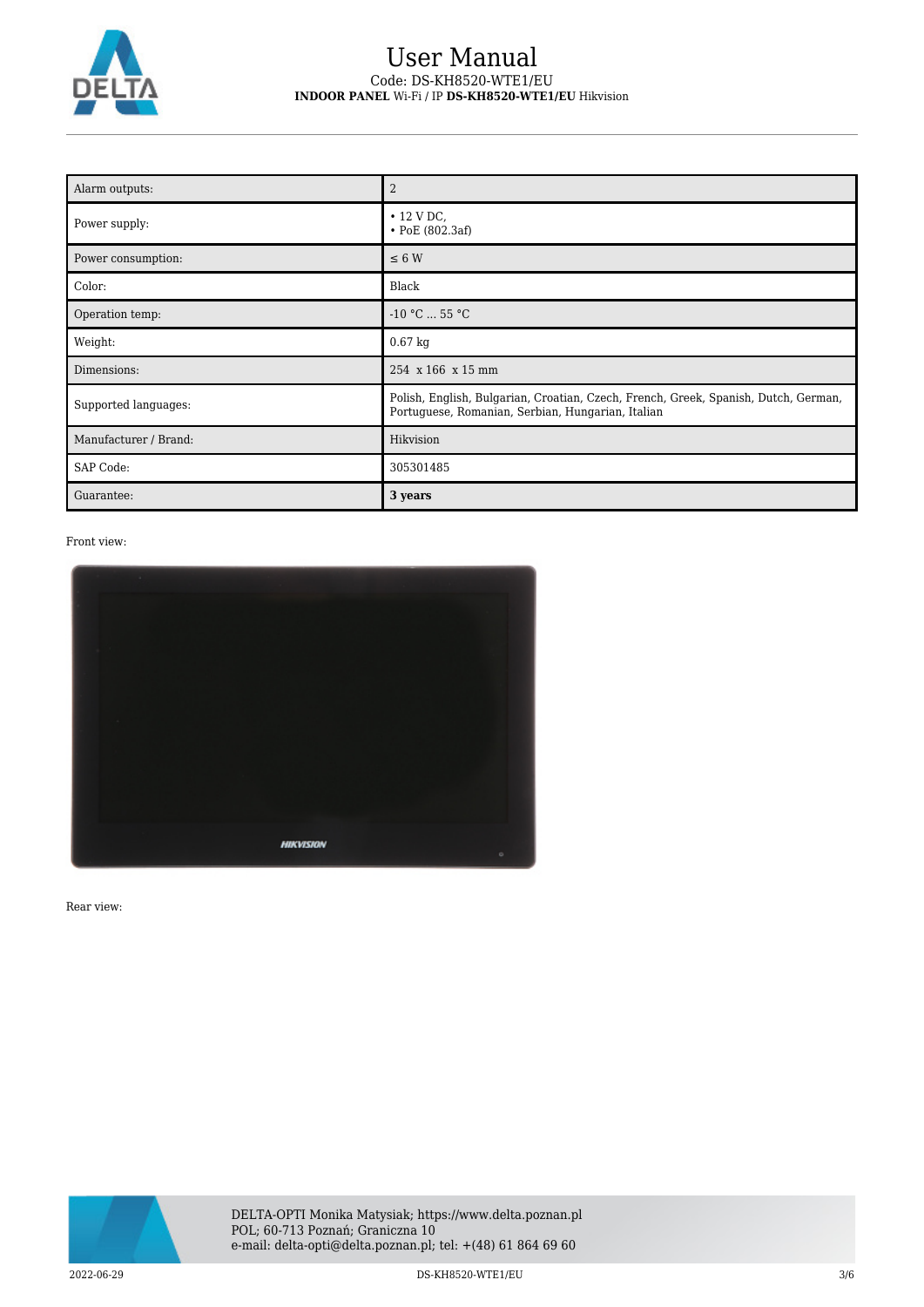

## User Manual Code: DS-KH8520-WTE1/EU **INDOOR PANEL** Wi-Fi / IP **DS-KH8520-WTE1/EU** Hikvision



Device connectors:





2022-06-29 DS-KH8520-WTE1/EU 4/6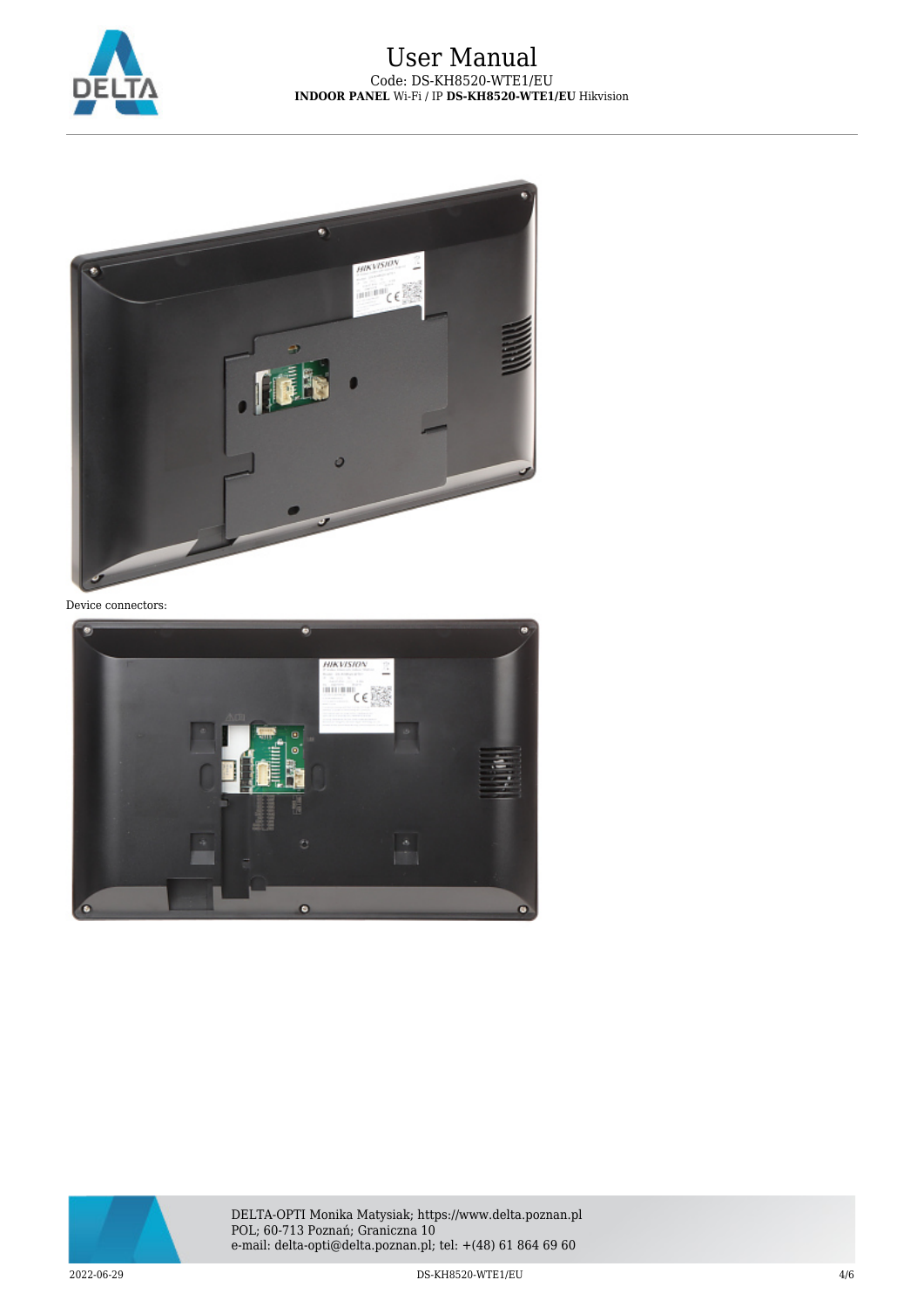



Memory card slot:



Example of application:



#### 1. Alarm sensors



DELTA-OPTI Monika Matysiak; https://www.delta.poznan.pl POL; 60-713 Poznań; Graniczna 10 e-mail: delta-opti@delta.poznan.pl; tel: +(48) 61 864 69 60

2022-06-29 DS-KH8520-WTE1/EU 5/6